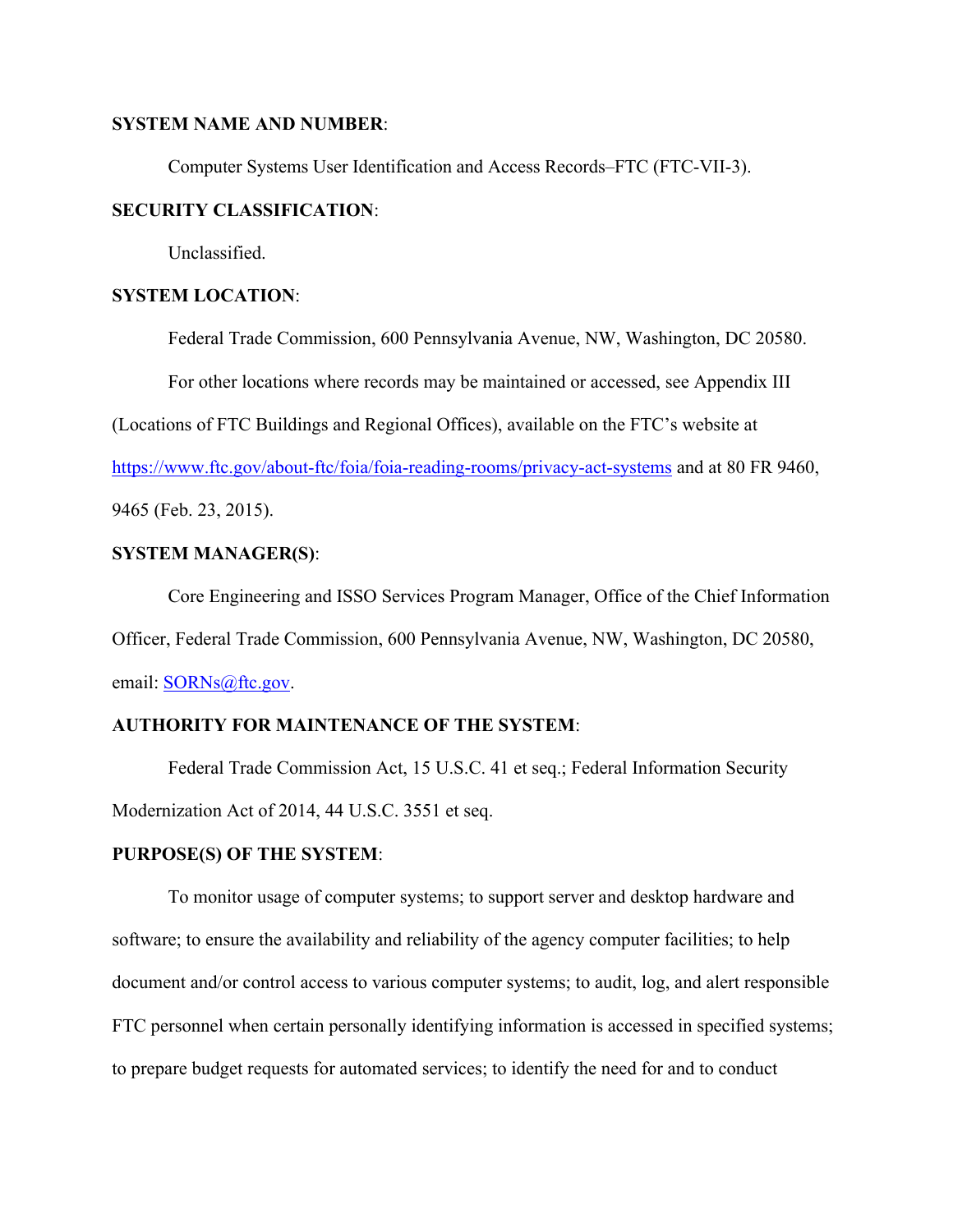training programs, which can include the topics of information security, acceptable computer practices, and FTC information security policies and procedures; to monitor security on computer systems; to add and delete users; to investigate and make referrals for disciplinary or other action if improper or unauthorized use is suspected or detected.

### **CATEGORIES OF INDIVIDUALS COVERED BY THE SYSTEM**:

 Commission employees and others (e.g., contractors) with access to FTC computer systems, including various system platforms, applications, and databases (e.g., Outlook, Business Objects, Oracle, Redress, STAFFID, CIS, etc.), operated by the FTC or by a contractor for the FTC.

### **CATEGORIES OF RECORDS IN THE SYSTEM**:

 This Privacy Act system consists of the login and other user identification and access records that FTC computer systems routinely compile and maintain about users of those systems. These records include user data such as: user name; e-mail address; employee or other user identification number; organization code; systems or services to which the individual has access; systems and services used; amount of time spent using each system; number of usage sessions; and user profile. These system records include log-in, passphrase, and other system usage files and directories when they contain data on specific users. Many FTC computer systems collect and maintain additional information, other than system use data, about individuals inside and outside the FTC. See a complete list of FTC Privacy Act systems on the FTC's Web site, http://www.ftc.gov/foia/listofpaysystems.shtm, to learn about other categories of information collected and maintained about individuals in the FTC's computer systems.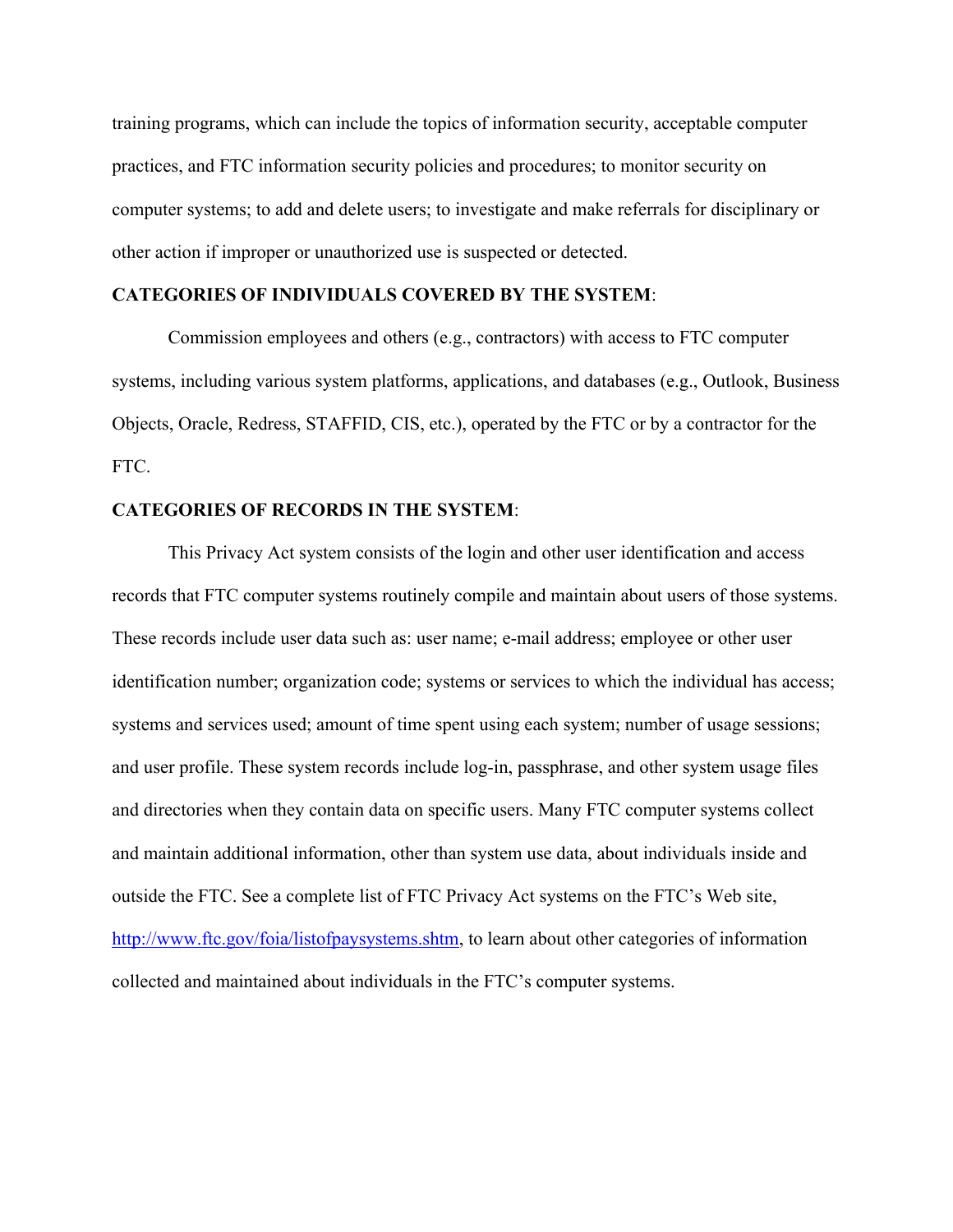### **RECORD SOURCE CATEGORIES**:

 Individual about whom record is maintained; internal and external information systems that record usage.

# **ROUTINE USES OF RECORDS MAINTAINED IN THE SYSTEM, INCLUDING**

## **CATEGORIES OF USERS AND THE PURPOSES OF SUCH USES**:

Records in this system may be disclosed to contractors in connection with developing,

maintaining, operating or servicing FTC computerized systems.

For other ways that the Privacy Act permits the FTC to use or disclose system records

outside the agency, see Appendix I (Authorized Disclosures and Routine Uses Applicable to All

FTC Privacy Act Systems of Records), available on the FTC's website at

https://www.ftc.gov/about-ftc/foia/foia-reading-rooms/privacy-act-systems and at 83 FR 55542-

55543 (Nov. 6, 2018).

# **POLICIES AND PRACTICES FOR STORAGE OF RECORDS**:

Electronic and paper records.

# **POLICIES AND PRACTICES FOR RETRIEVAL OF RECORDS**:

Indexed by individual's name; employee identification number; and organization code, or other searchable data fields or codes.

# **POLICIES AND PRACTICES FOR RETENTION AND DISPOSAL OF RECORDS**:

 Records are retained according to GRS 3.2, item 030, and are destroyed when business use ceases.

### **ADMINISTRATIVE, TECHNICAL, AND PHYSICAL SAFEGUARDS**:

Access is restricted to agency personnel and contractors whose responsibilities require access. Paper records, if any, maintained in lockable rooms or file cabinets. Access to electronic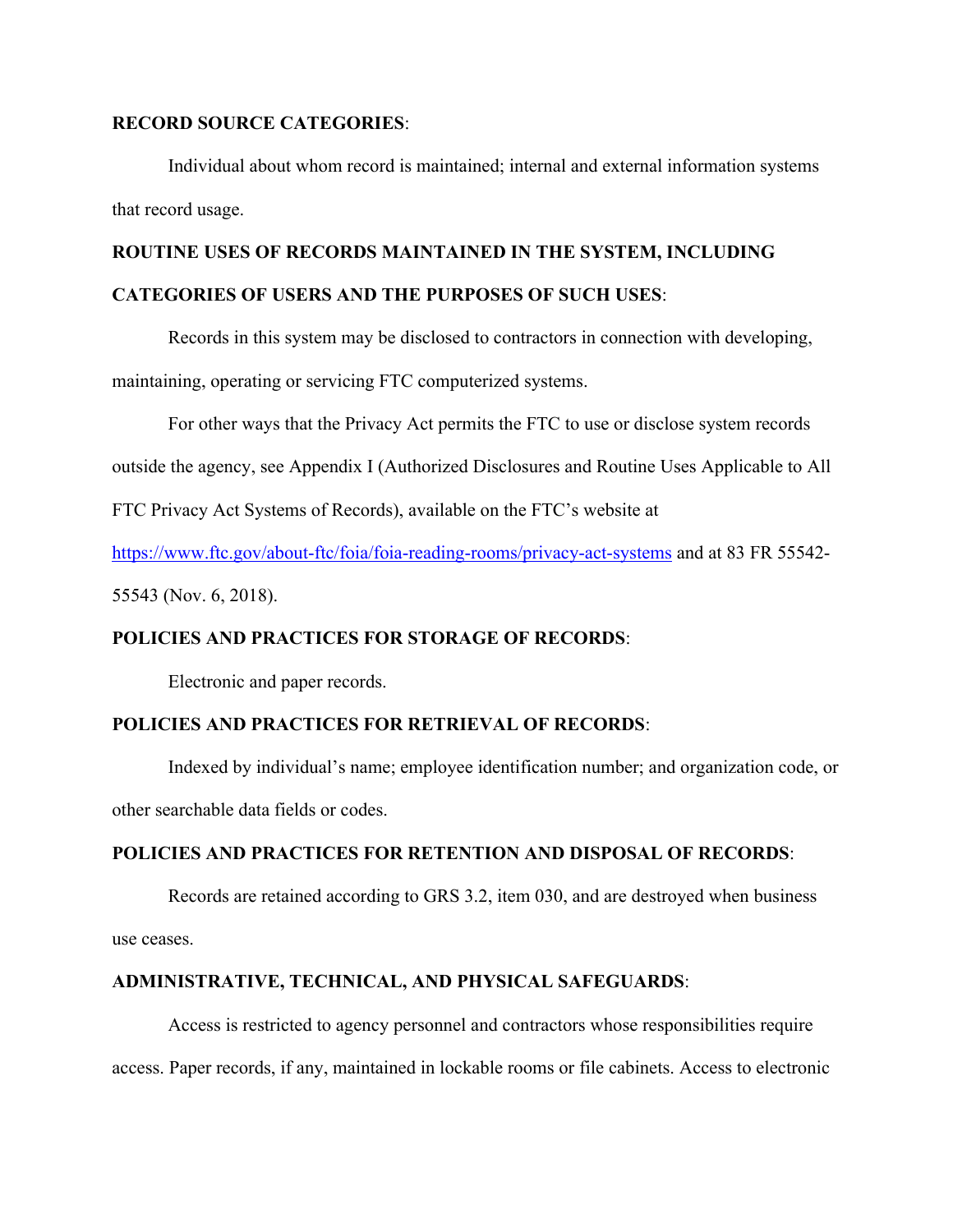records is controlled by "user ID" and passphrase combination and/or other appropriate electronic access or network controls (e.g., firewalls). FTC buildings are guarded and monitored by security personnel, cameras, ID checks, and other physical security measures.

### **RECORD ACCESS PROCEDURES**:

See  $\S 4.13$  of the FTC's Rules of Practice, 16 CFR 4.13. For additional guidance, see also

Appendix II (How To Make A Privacy Act Request), available on the FTC's website at

https://www.ftc.gov/about-ftc/foia/foia-reading-rooms/privacy-act-systems and at 73 FR 33592,

33634 (June 12, 2008).

### **CONTESTING RECORD PROCEDURES**:

 See § 4.13 of the FTC's Rules of Practice, 16 CFR 4.13. For additional guidance, see also Appendix II (How To Make A Privacy Act Request), available on the FTC's website at https://www.ftc.gov/about-ftc/foia/foia-reading-rooms/privacy-act-systems and at 73 FR 33592,

33634 (June 12, 2008).

#### **NOTIFICATION PROCEDURES**:

See § 4.13 of the FTC's Rules of Practice, 16 CFR 4.13. For additional guidance, see also

Appendix II (How To Make A Privacy Act Request), available on the FTC's website at

https://www.ftc.gov/about-ftc/foia/foia-reading-rooms/privacy-act-systems and at 73 FR 33592,

33634 (June 12, 2008).

#### **EXEMPTIONS PROMULGATED FOR THE SYSTEM**:

None.

#### **HISTORY**:

87 FR 964-974 (January 7, 2022)

85 FR 16349-16361 (March 23, 2020)